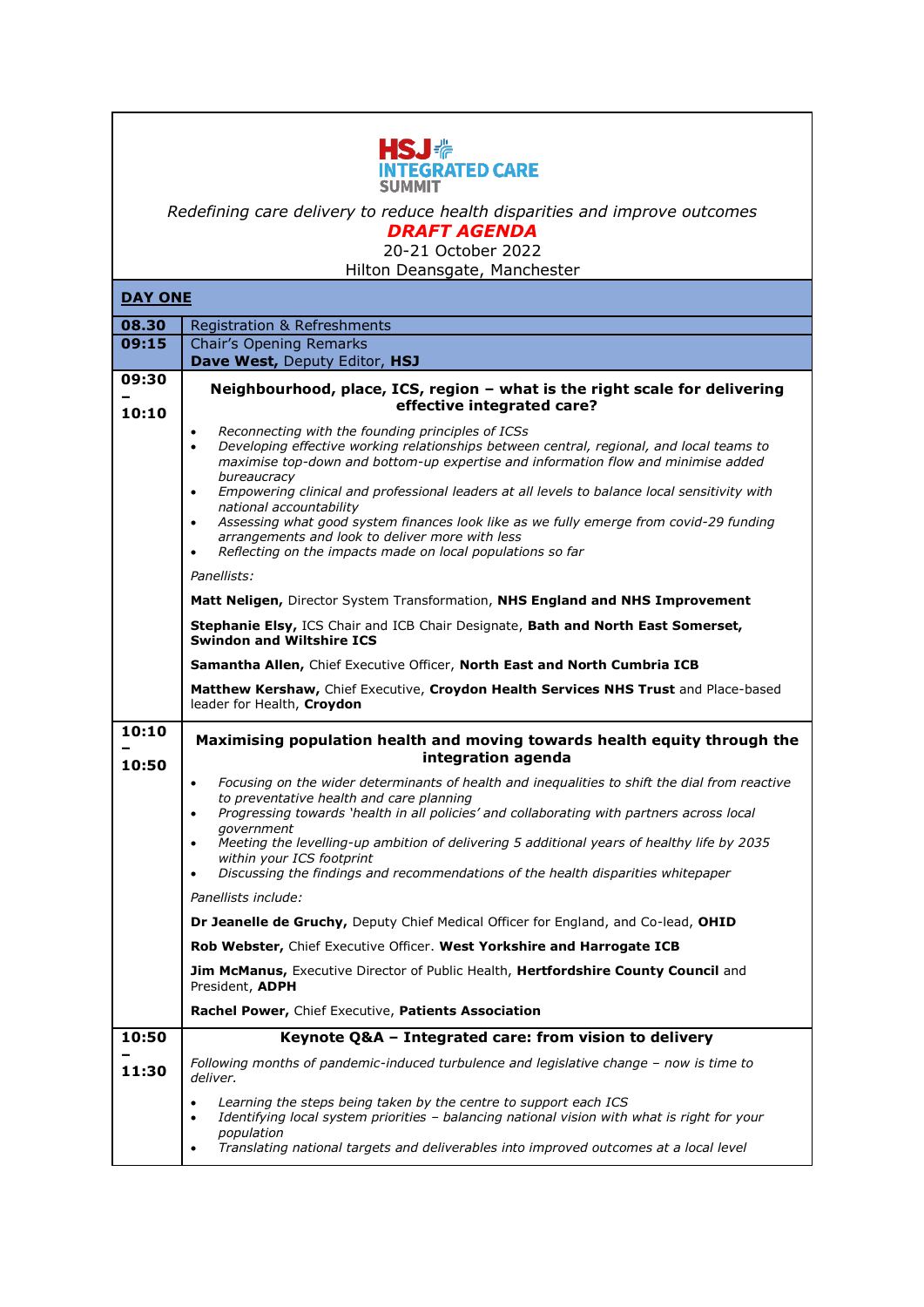| 11:30          | <b>Morning Refreshments &amp; Networking</b>                                                                                                                                                                                                                                                                                                                                                                                                                                                                                                                                                                                                                                                                                                          |                                                                                                                                                                                                                        |                                                                                                                                                                                                                                                                                                                                                                                           |                                                                                                                                                                                                                                                                                                                                                                                                                   |
|----------------|-------------------------------------------------------------------------------------------------------------------------------------------------------------------------------------------------------------------------------------------------------------------------------------------------------------------------------------------------------------------------------------------------------------------------------------------------------------------------------------------------------------------------------------------------------------------------------------------------------------------------------------------------------------------------------------------------------------------------------------------------------|------------------------------------------------------------------------------------------------------------------------------------------------------------------------------------------------------------------------|-------------------------------------------------------------------------------------------------------------------------------------------------------------------------------------------------------------------------------------------------------------------------------------------------------------------------------------------------------------------------------------------|-------------------------------------------------------------------------------------------------------------------------------------------------------------------------------------------------------------------------------------------------------------------------------------------------------------------------------------------------------------------------------------------------------------------|
| 12:00          |                                                                                                                                                                                                                                                                                                                                                                                                                                                                                                                                                                                                                                                                                                                                                       |                                                                                                                                                                                                                        |                                                                                                                                                                                                                                                                                                                                                                                           |                                                                                                                                                                                                                                                                                                                                                                                                                   |
| 12:00<br>12:40 | Transforming the built environment to maximise opportunities across the ICS<br><b>In partnership with Darwin Group</b><br>Thinking differently about investments in the built environment across your ICS<br>$\bullet$<br>Moving from a 'sticking plaster' solution to estate maintenance and repair to a<br>$\bullet$<br>transformation that delivers real benefit to patients, staff and the wider system<br>Exploring examples from across the acute and mental health sectors<br>$\bullet$                                                                                                                                                                                                                                                        |                                                                                                                                                                                                                        |                                                                                                                                                                                                                                                                                                                                                                                           |                                                                                                                                                                                                                                                                                                                                                                                                                   |
| 12:40          |                                                                                                                                                                                                                                                                                                                                                                                                                                                                                                                                                                                                                                                                                                                                                       | <b>Interactive Discussion Groups</b>                                                                                                                                                                                   |                                                                                                                                                                                                                                                                                                                                                                                           |                                                                                                                                                                                                                                                                                                                                                                                                                   |
| 13:40          | Join these intimate and focused small-group discussions to share experiences with senior<br>colleagues and get your pressing questions answered. Each group discussion will run for 25<br>minutes, so you will have the chance to participate in two.                                                                                                                                                                                                                                                                                                                                                                                                                                                                                                 |                                                                                                                                                                                                                        |                                                                                                                                                                                                                                                                                                                                                                                           |                                                                                                                                                                                                                                                                                                                                                                                                                   |
|                | With tables limited to just 12 participants, ensure you sign up early to ensure your place at your<br>preferred 2 tables.                                                                                                                                                                                                                                                                                                                                                                                                                                                                                                                                                                                                                             |                                                                                                                                                                                                                        |                                                                                                                                                                                                                                                                                                                                                                                           |                                                                                                                                                                                                                                                                                                                                                                                                                   |
|                | Delivering effective<br>virtual outpatient<br>services<br>In partnership<br>with Hospital<br><b>Services Ltd</b>                                                                                                                                                                                                                                                                                                                                                                                                                                                                                                                                                                                                                                      | Supporting staff<br>wellbeing<br>In partnership<br>with <b>SAP</b>                                                                                                                                                     | Managing risk<br>and patient<br>safety across<br>the ICS<br>In<br>partnership<br>with Radar<br><b>Healthcare</b>                                                                                                                                                                                                                                                                          | Transforming the<br>primary care<br>estate<br>In partnership<br>with Darwin<br><b>Group</b>                                                                                                                                                                                                                                                                                                                       |
|                | Connecting primary,<br>community and<br>urgent care<br>pathways<br>In partnership<br>with eConsult                                                                                                                                                                                                                                                                                                                                                                                                                                                                                                                                                                                                                                                    | Putting the patient<br>and service user at<br>the heart of ICS<br>transformation<br>Rachel Power,<br>Chief Executive, and<br>Sarah Tilsed, Head<br>of Patient<br>Partnership,<br><b>Patients</b><br><b>Association</b> | Reducing health<br>disparities                                                                                                                                                                                                                                                                                                                                                            | Connecting health<br>and housing to<br>improve local<br>outcomes<br>Andrew van<br>Doorne, Chief<br>Executive, Housing<br><b>Associations</b><br><b>Charitable Trust</b>                                                                                                                                                                                                                                           |
| 13.40<br>14:30 | <b>Networking Lunch</b>                                                                                                                                                                                                                                                                                                                                                                                                                                                                                                                                                                                                                                                                                                                               |                                                                                                                                                                                                                        |                                                                                                                                                                                                                                                                                                                                                                                           |                                                                                                                                                                                                                                                                                                                                                                                                                   |
|                | <b>Stream A: Collaborating across health</b><br>and care                                                                                                                                                                                                                                                                                                                                                                                                                                                                                                                                                                                                                                                                                              |                                                                                                                                                                                                                        |                                                                                                                                                                                                                                                                                                                                                                                           | <b>Stream B: Providers within the ICS</b><br>landscape                                                                                                                                                                                                                                                                                                                                                            |
| 14.30          | Integrating local government at all                                                                                                                                                                                                                                                                                                                                                                                                                                                                                                                                                                                                                                                                                                                   |                                                                                                                                                                                                                        |                                                                                                                                                                                                                                                                                                                                                                                           |                                                                                                                                                                                                                                                                                                                                                                                                                   |
| 15:10          | levels of an ICS                                                                                                                                                                                                                                                                                                                                                                                                                                                                                                                                                                                                                                                                                                                                      |                                                                                                                                                                                                                        | Taking a system-level view to<br>address the elective backlog                                                                                                                                                                                                                                                                                                                             |                                                                                                                                                                                                                                                                                                                                                                                                                   |
|                | Ensuring an effective working relationship<br>$\bullet$<br>between place-level and system-level<br>planning<br>Establishing the importance of working<br>$\bullet$<br>with elected members and engaging them<br>in system decision making<br>Maintaining a voice for both adult and<br>$\bullet$<br>children's care services at a local level and<br>on the ICB<br>Managing the complexities of the lack of<br>$\bullet$<br>co-terminus boundaries for health and<br>local government<br>Panellists include:<br>Will Tuckley, Chief Executive, London<br>Borough of Tower Hamlets, and Chair,<br><b>Healthy London Strategic Partnership</b><br><b>Board</b><br>Mark Palethorpe, Executive Director for<br>Integrated Health & Care, & Place Lead, St |                                                                                                                                                                                                                        | $\bullet$<br>a system level<br>$\bullet$<br>to 'wait well' for care<br>$\bullet$<br>Discussing strategies to build and<br>$\circ$<br>$\circ$<br>Reducing health disparities whilst<br>$\bullet$<br>Panellists include:<br>Prof. Kiran Patel, Medical Director,<br><b>University Hospitals Coventry and</b><br>Warwickshire FT, and Clinical Lead,<br><b>Coventry and Warwickshire ICS</b> | <b>In partnership with Homelink</b><br><b>Healthcare</b><br>Sharing data to understand the backlog at<br>Working with social prescribers, primary<br>and community services to enable patients<br>maximise elective capacity across the ICS:<br>Developing shared tracking lists<br>Reducing admissions and<br>supporting earlier discharge<br>through home-based care<br>implementing the elective recovery plan |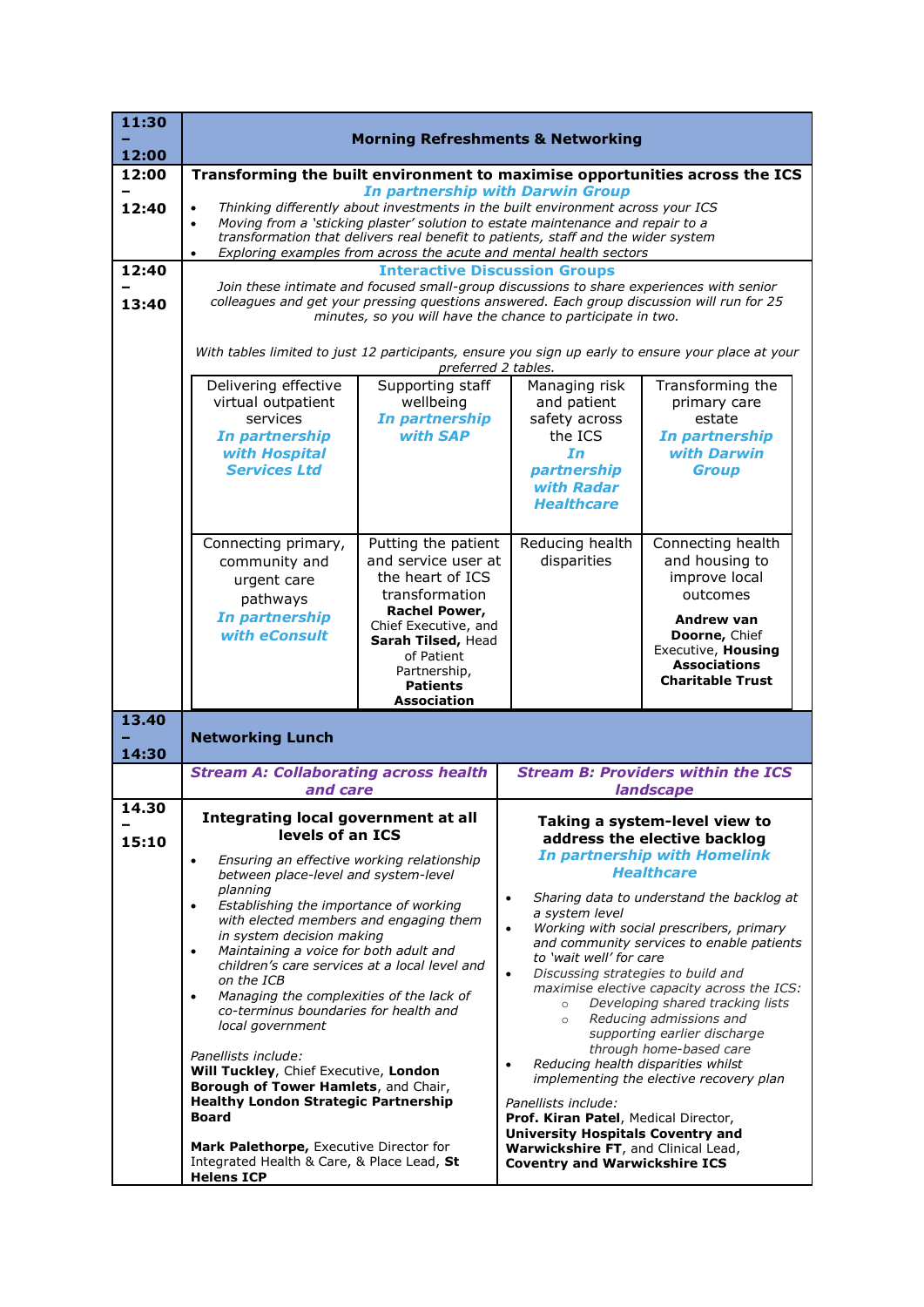|                | Sarah Pickup, Deputy Chief Executive, Local<br><b>Government Association</b>                                                                                                                                                                                                                                                                                                                                                                                                                                                                                                                                                                                                                                                                                                                                                                                                       |                                                                                                                                                                                                                                                                                                                                                                                                                                                                                                                                                                                                                                                                                                                                                                                                                                                         |  |
|----------------|------------------------------------------------------------------------------------------------------------------------------------------------------------------------------------------------------------------------------------------------------------------------------------------------------------------------------------------------------------------------------------------------------------------------------------------------------------------------------------------------------------------------------------------------------------------------------------------------------------------------------------------------------------------------------------------------------------------------------------------------------------------------------------------------------------------------------------------------------------------------------------|---------------------------------------------------------------------------------------------------------------------------------------------------------------------------------------------------------------------------------------------------------------------------------------------------------------------------------------------------------------------------------------------------------------------------------------------------------------------------------------------------------------------------------------------------------------------------------------------------------------------------------------------------------------------------------------------------------------------------------------------------------------------------------------------------------------------------------------------------------|--|
| 15:10<br>15:50 | Engaging staff across the system to<br>deliver 'one workforce' across health<br>and care<br><b>In partnership with Goodshape</b><br>Uniting the NHS People Plan and social<br>$\bullet$<br>care people plan to ensure the right<br>numbers, skills, values and behaviours are<br>in place across the system<br>Discussing the immediate, mid and long-<br>$\bullet$<br>term needs through the strategic<br>framework for health and social care<br>workforce planning and how to build 'one<br>workforce' within your ICS<br>Identifying ways to attract and retain the<br>$\bullet$<br>staff needed to deliver on system, not just<br>organisation-wide, priorities - avoiding<br>robbing Peter to pay Paul<br>Creating the right wellbeing and support<br>$\bullet$<br>frameworks to ensure staff remain<br>productive and engaged and deliver high<br>standards in patient care | Leveraging provider collaboratives to<br>deliver truly integrated care<br>Establishing the key ingredients for<br>$\bullet$<br>success in driving provider collaboration at<br>both a system-wide and place level<br>Managing the tensions of sovereign<br>$\bullet$<br>accountability versus shared responsibility,<br>and ensuring the right balance of power<br>between each partner in the collaborative<br>and the wider ICS<br>Learning from the different development<br>$\bullet$<br>paths taken so far<br>Identifying opportunities for budgetary or<br>$\bullet$<br>functional devolution from the wider ICS<br>from July 2022 onwards<br>Panellists include:<br>Louise Robson, Chief Executive Lead for<br>Provider Collaboration - NW, NE and Yorkshire,<br><b>NHS England and NHS improvement</b><br>David Bradley, Chief Executive, South |  |
|                | Panellists include:<br>Helen Walker, Chief Executive, Carers UK                                                                                                                                                                                                                                                                                                                                                                                                                                                                                                                                                                                                                                                                                                                                                                                                                    | <b>London and Maudsley NHS FT</b>                                                                                                                                                                                                                                                                                                                                                                                                                                                                                                                                                                                                                                                                                                                                                                                                                       |  |
| 15:50<br>16:20 | <b>Afternoon Refreshments &amp; Networking</b>                                                                                                                                                                                                                                                                                                                                                                                                                                                                                                                                                                                                                                                                                                                                                                                                                                     |                                                                                                                                                                                                                                                                                                                                                                                                                                                                                                                                                                                                                                                                                                                                                                                                                                                         |  |
| 16.20<br>17:00 | Taking a system-wide view to<br>manage risk across the ICS<br><b>In partnership with Radar Healthcare</b><br>Developing a consistent culture of<br>$\bullet$<br>communication and shared learning across<br>the ICS to improve quality and patient<br>safety                                                                                                                                                                                                                                                                                                                                                                                                                                                                                                                                                                                                                       | <b>Fireside Chat: Regulating for</b><br>integrated health and care<br>Shifting from risk-based regulation to<br>$\bullet$<br>rewarding partnership working and a focus<br>on whole patient pathways<br>Co-designing future regulatory frameworks<br>$\bullet$<br>with local systems and aligning metrics<br>across regulators                                                                                                                                                                                                                                                                                                                                                                                                                                                                                                                           |  |
|                | Sharing intelligence and gaining a single<br>$\bullet$<br>view of incidents, audits and action plans<br>from across the system to identify<br>opportunities for improvement                                                                                                                                                                                                                                                                                                                                                                                                                                                                                                                                                                                                                                                                                                        | Building a regime of proportionate<br>$\bullet$<br>accountability, with light touch oversight<br>of well-performing systems vs rules-based<br>intervention and support for others<br>Kate Terroni, Chief Inspector Adult Social                                                                                                                                                                                                                                                                                                                                                                                                                                                                                                                                                                                                                         |  |
| 17:00          | Care, CQC<br>Looking beyond health and social care: Building place-based partnerships and                                                                                                                                                                                                                                                                                                                                                                                                                                                                                                                                                                                                                                                                                                                                                                                          |                                                                                                                                                                                                                                                                                                                                                                                                                                                                                                                                                                                                                                                                                                                                                                                                                                                         |  |
| 17:40          | $\bullet$<br>kickstart conversations with other public services<br>$\bullet$<br>lives                                                                                                                                                                                                                                                                                                                                                                                                                                                                                                                                                                                                                                                                                                                                                                                              | healthy communities<br>Leveraging the ICS and place-based partnerships across the NHS, social care, and VCSEs to<br>Actively working with social housing, education, policing, and other public services to<br>address the social determinants of health and keep citizens healthy and living independent                                                                                                                                                                                                                                                                                                                                                                                                                                                                                                                                               |  |
|                | Panellists:                                                                                                                                                                                                                                                                                                                                                                                                                                                                                                                                                                                                                                                                                                                                                                                                                                                                        |                                                                                                                                                                                                                                                                                                                                                                                                                                                                                                                                                                                                                                                                                                                                                                                                                                                         |  |
|                | Cedi Frederick, ICB Chair Designate, Kent and Medway ICS                                                                                                                                                                                                                                                                                                                                                                                                                                                                                                                                                                                                                                                                                                                                                                                                                           |                                                                                                                                                                                                                                                                                                                                                                                                                                                                                                                                                                                                                                                                                                                                                                                                                                                         |  |
|                |                                                                                                                                                                                                                                                                                                                                                                                                                                                                                                                                                                                                                                                                                                                                                                                                                                                                                    |                                                                                                                                                                                                                                                                                                                                                                                                                                                                                                                                                                                                                                                                                                                                                                                                                                                         |  |
|                | Prof. Donna Hall, Chair, Bolton NHS Foundation Trust and Chair, New Government<br><b>Network</b>                                                                                                                                                                                                                                                                                                                                                                                                                                                                                                                                                                                                                                                                                                                                                                                   |                                                                                                                                                                                                                                                                                                                                                                                                                                                                                                                                                                                                                                                                                                                                                                                                                                                         |  |
|                | Andrew van Doorne, Chief Executive, Housing Associations Charitable Trust<br>Warren Heppolette, Executive Lead Strategy and System Development, Greater Manchester                                                                                                                                                                                                                                                                                                                                                                                                                                                                                                                                                                                                                                                                                                                 |                                                                                                                                                                                                                                                                                                                                                                                                                                                                                                                                                                                                                                                                                                                                                                                                                                                         |  |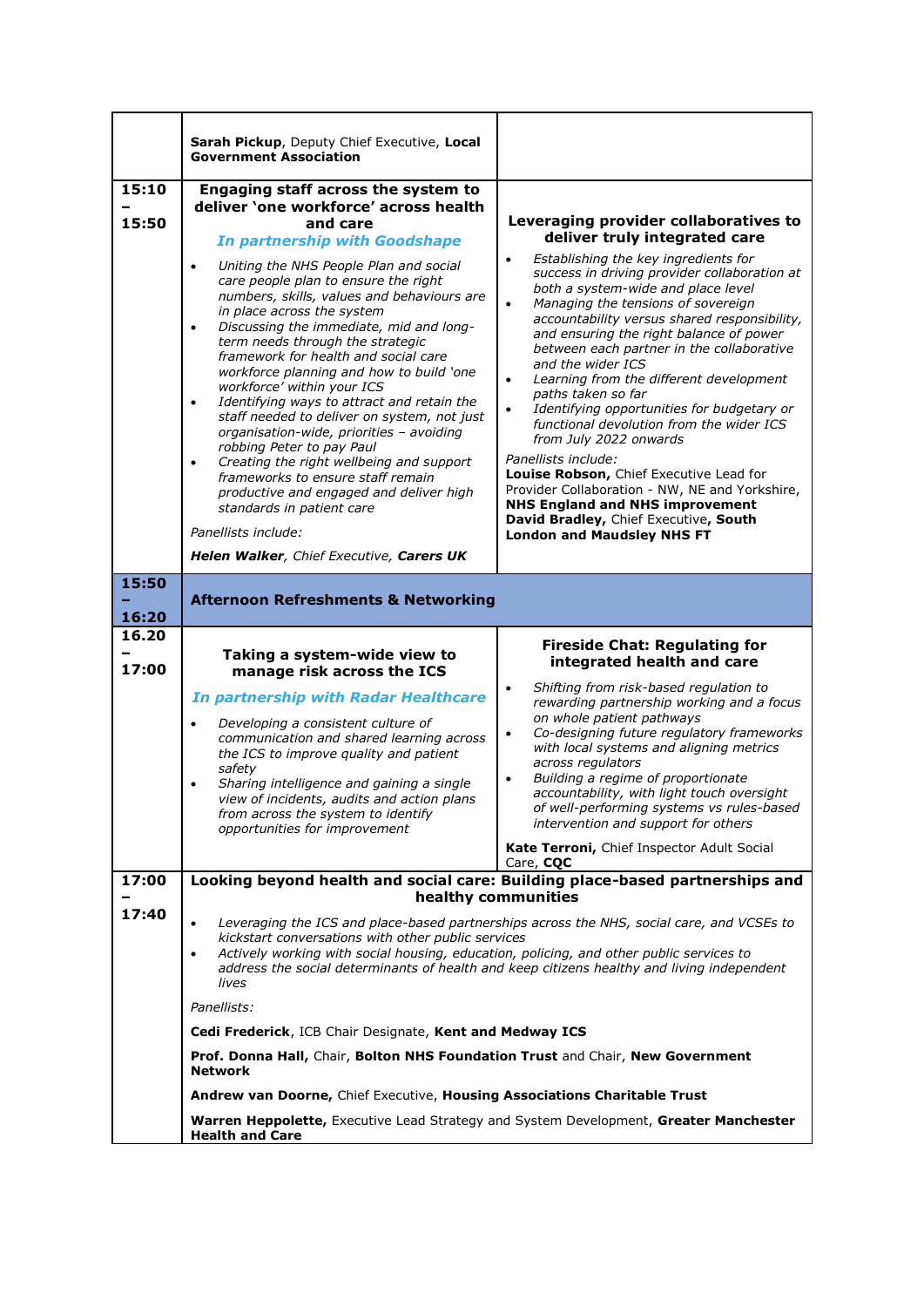| 17.40 | Chair's Closing Remarks                                                                                              |
|-------|----------------------------------------------------------------------------------------------------------------------|
| 17:45 | Dave West, Deputy Editor, HSJ                                                                                        |
| 19:00 | <b>Networking Reception &amp; Dinner</b><br>Drinks reception from 19:00 with dinner served at 20.00. Finish at 22.00 |

|                | <b>DAY TWO</b>                                                                                                                                                                                                                                                                                                                                                                                                                            |                                                                                                                                                                                                                                                                                                                                                                                                                                                                        |  |  |
|----------------|-------------------------------------------------------------------------------------------------------------------------------------------------------------------------------------------------------------------------------------------------------------------------------------------------------------------------------------------------------------------------------------------------------------------------------------------|------------------------------------------------------------------------------------------------------------------------------------------------------------------------------------------------------------------------------------------------------------------------------------------------------------------------------------------------------------------------------------------------------------------------------------------------------------------------|--|--|
| 09:00          | Chair's Opening Remarks<br>Dave West, Deputy Editor, HSJ                                                                                                                                                                                                                                                                                                                                                                                  |                                                                                                                                                                                                                                                                                                                                                                                                                                                                        |  |  |
| 09:15<br>09:55 | <b>Integrating into the NHS</b><br>In this session, ICB leaders recruited from outside the English NHS will reflect on their first few<br>months in the role, and share learnings and ideas from their past lives<br>Panellists include:<br>Shane Devlin, ICB Chief Executive Designate, Bristol, North Somerset and South                                                                                                                |                                                                                                                                                                                                                                                                                                                                                                                                                                                                        |  |  |
|                | <b>Gloucestershire ICS</b><br>Kevin Lavery, ICB Chief Executive Designate, Lancashire and South Cumbria ICS                                                                                                                                                                                                                                                                                                                               |                                                                                                                                                                                                                                                                                                                                                                                                                                                                        |  |  |
|                | Stream A - Technology as an enabler<br><b>Stream B - Wrapping care around</b><br>of change<br>citizen need                                                                                                                                                                                                                                                                                                                                |                                                                                                                                                                                                                                                                                                                                                                                                                                                                        |  |  |
| 09.55<br>10:35 | Capitalising on new digital care<br>models to optimise patient<br>independence and clinical outcomes<br><b>In partnership with Doccla</b><br>Leveraging virtual wards and remote<br>$\bullet$<br>monitoring technologies to enable patients<br>and service users to maintain independent<br>lives<br>Ensuring remote does not mean forgotten<br>$\bullet$<br>- delivering rounded and holistic care                                       | Harnessing the patient and service<br>user voice to move towards<br>personalised care<br>Developing a strategic approach to<br>$\bullet$<br>engagement to ensure the voices of<br>patients, service users, unpaid carers and<br>staff are heard<br>Channelling frontline insight and<br>intelligence from service users, carers,<br>VCSEs and other private and third sector<br>providers into broader ICS discussions<br>Leveraging community assets and<br>$\bullet$ |  |  |
|                | packages wrapped around the needs of<br>the service user<br>Assessing progress against the national<br>$\bullet$<br>ambition of achieving 40-50 virtual beds<br>per 100,000 population by 2023<br>Identifying the technologies, processes<br>$\bullet$<br>and partnerships required to deliver virtual<br>and remote care at scale<br>Panellists include:<br>Martin Ratz, Founder, Doccla                                                 | coproducing services to meet the needs of<br>your local population<br>Sharing data across the system to move<br>$\bullet$<br>towards personalised care<br>Panellists include:<br>James Sanderson, Director Personalised Care<br>Group, NHS England and NHS<br>Improvement<br>Louise Ansari, National Director,<br><b>Healthwatch</b><br>Fatima Khan-Shah, Associate Director Long                                                                                      |  |  |
|                |                                                                                                                                                                                                                                                                                                                                                                                                                                           | Term Conditions and Personalisation, West<br><b>Yorkshire and Harrogate ICS</b>                                                                                                                                                                                                                                                                                                                                                                                        |  |  |
| 10.35<br>11:15 | <b>Embedding digital maturity and</b><br>cybersecurity across the ICS<br><b>In partnership with Sophos</b>                                                                                                                                                                                                                                                                                                                                | <b>Population health management:</b><br>Taking a data-driven approach to<br>care planning<br><b>In partnership with Optum</b>                                                                                                                                                                                                                                                                                                                                          |  |  |
|                | Transforming the patient and service user<br>$\bullet$<br>experience through enhancing digital<br>maturity across the ICS<br>Discussing the risks to patient safety and<br>$\bullet$<br>confidentiality that come with an<br>increasingly interconnected digital<br>environment - could cyber security be the<br>next big healthcare emergency?<br>Leveraging the NHSX What Good Looks<br>$\bullet$<br>Like framework to ensure operating | Leveraging data-driven insights to inform<br>$\bullet$<br>planning and delivery of care<br>Building the right infrastructure for a<br>$\bullet$<br>population health management approach<br>Using advanced analytics, focused<br>$\bullet$<br>population targeting and segmentation to<br>turn data into actionable insights<br>Proactively identifying those at risk of ill<br>$\bullet$<br>health to design targeted interventions<br>and develop new models of care |  |  |